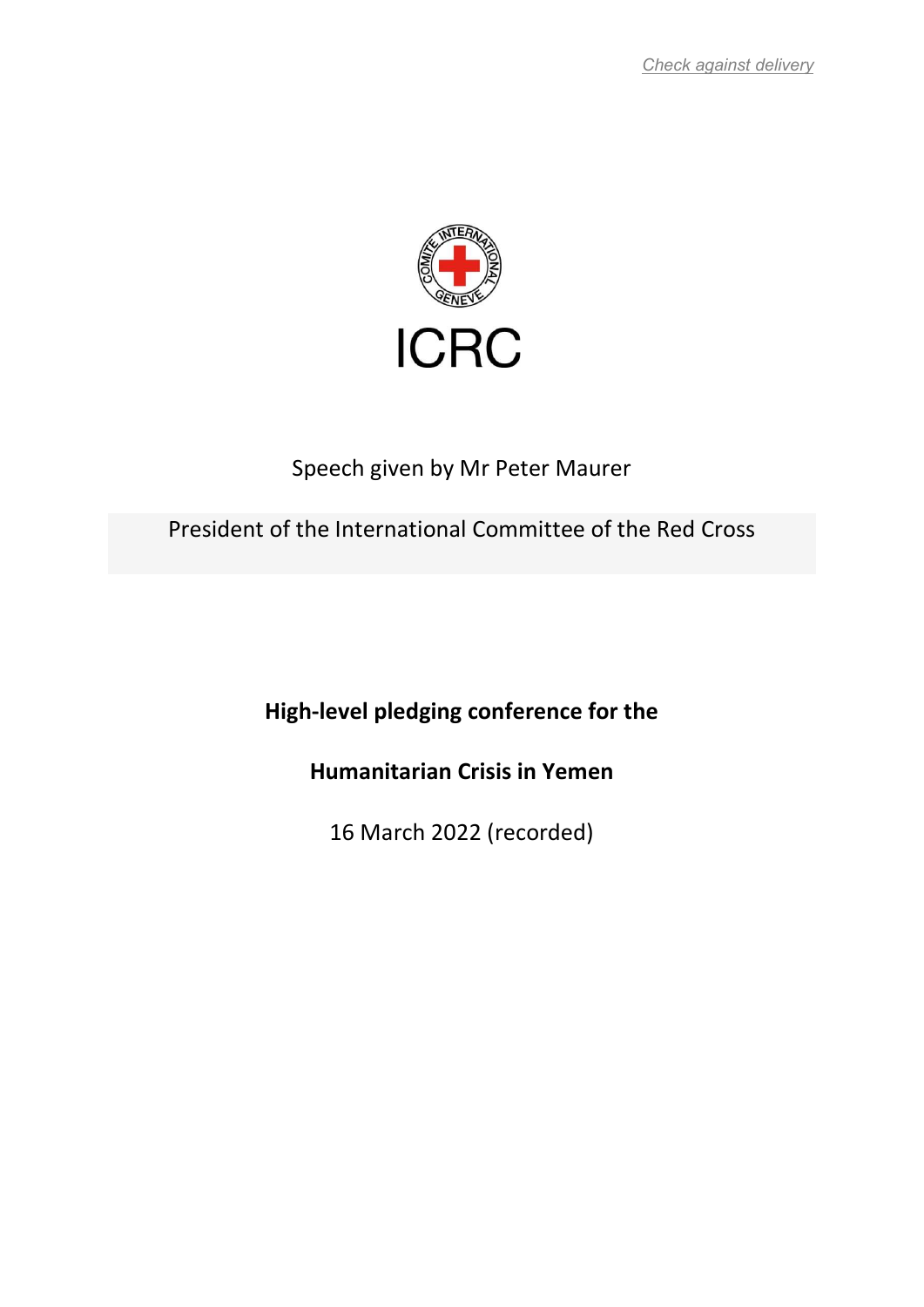Excellencies, distinguished representatives.

Seven years of grinding conflict in Yemen has resulted in today's protracted and dire humanitarian crisis. Two thirds of Yemen's population require humanitarian assistance. The country's economy is in tatters and critical infrastructure and basic services have all but collapsed.

Beyond the immediate needs, the legacy of this crisis will be felt for generations. Reestablishing a unified economy will be extremely challenging. The future prospects for a 'lost generation' of Yemenis - whose education has been stolen by war - are bleak.

The collective response of the International Red Cross and Red Crescent Movement to the crisis in Yemen is one of our largest humanitarian response operations worldwide. Even after seven years of conflict, the ICRC, IFRC, the Yemen Red Crescent Society, remain operational throughout all parts of the country. But even together with other humanitarian actors, it is still not enough – every day, millions continue to suffer.

ICRC operations in Yemen remain focused on delivering a robust and multifaceted response. Our 2022 budget of 134 million Swiss francs reflects our expanding priorities;

- We are carrying out much-needed protection and prevention work visiting detention centers and supporting the release of detainees as a neutral intermediary; running family links and forensic programs and also delivering training in international humanitarian law.
- We are delivering emergency assistance particularly in hard-to-reach areas where other humanitarian actors are not working.
- We are supporting hospitals, primary healthcare services and physical rehabilitation centers… and fixing water and sanitation infrastructure; and
- We are supporting the Yemen Red Crescent Society to strengthen its capacity, as well as working jointly on projects locally.

Today I make four calls;

1. As global attention shifts to other high-profile crises such as Ukraine, the world must not abandon Yemen : the needs of people there have not diminished as other crises have arisen. We urge all donors to urgently scale up and support countries like Yemen that are constantly on the brink. We also ask that donors honour Grand Bargain commitments to support local actors, such as the Yemen Red Crescent Society.